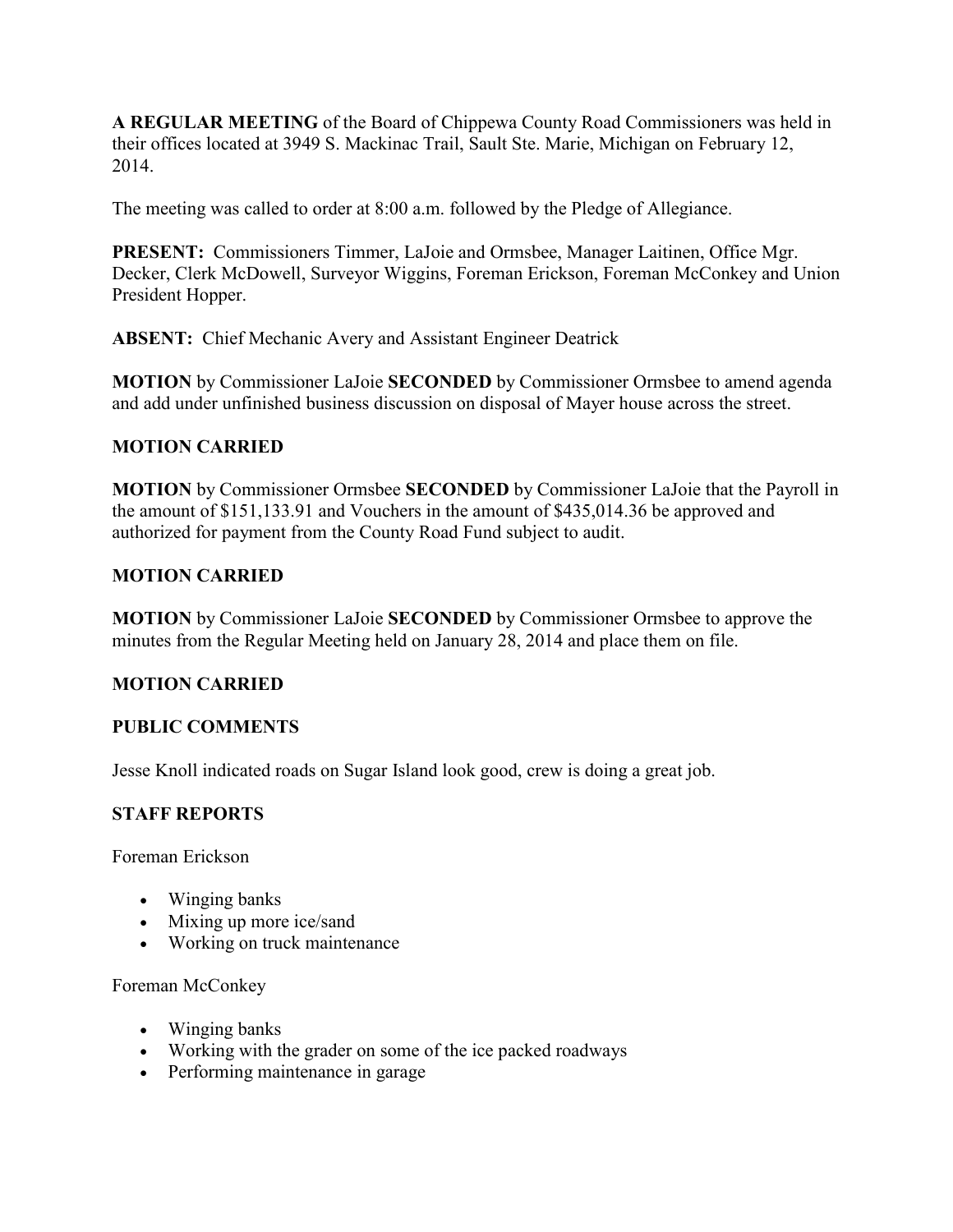### Surveyor Wiggins

- Received permits from DEQ for  $1\frac{1}{2}$  Mile Road.
- Updating our Act 51 maps
- Working on permits for Centerline Road

### Office Manager Decker

- Financial audit is scheduled to begin March 3rd.
- Working on development of a website
- Drag blades were received last week

Discussion ensued regarding development of the website for the Road Commission.

## **COUNTY COMMISSIONERS' COMMENTS-**None

## **MANAGERS REPORT**

- Offered congratulations to Office Mgr Decker. His son Brian has enlisted in the Air Force and left for boot camp yesterday.
- Met with Forest Service yesterday to discuss renewal of our master agreement with them. Was a very encouraging meeting.
- Completed URS Corp contract review for the Little Rapids project.
- Met with union last week and have agreed on the health care options for this year. The base plan will be \$8.85 per pay. The deductions for this payroll were half of the published rate because there was only one week of February on this payroll. Union has also concurred to begin shopping sometime in May for health care options for next year.
- Holding discussions with MDOT regarding specifications for the new salt shed in Kinross.
- Prepared the thank you letter to Sault Tribe and acknowledgement of Wendy Hoffman's role in obtaining funding for the storm damage on Sugar Island last September.

Chairman Timmer requested that we take a picture of the crew who worked on the storm damage on Sugar Island and submit it to Cathy Abramson.

He indicated he wanted to wait till spring and take the picture

Manager Laitinen stated he has completed his review of the Contract with URS Corp. and would like authorization to sign contract.

Manager Laitinen reviewed the following services included within the contract.

Completion of the permit process Development of the bid documents Consultant Engineering Administrative Overview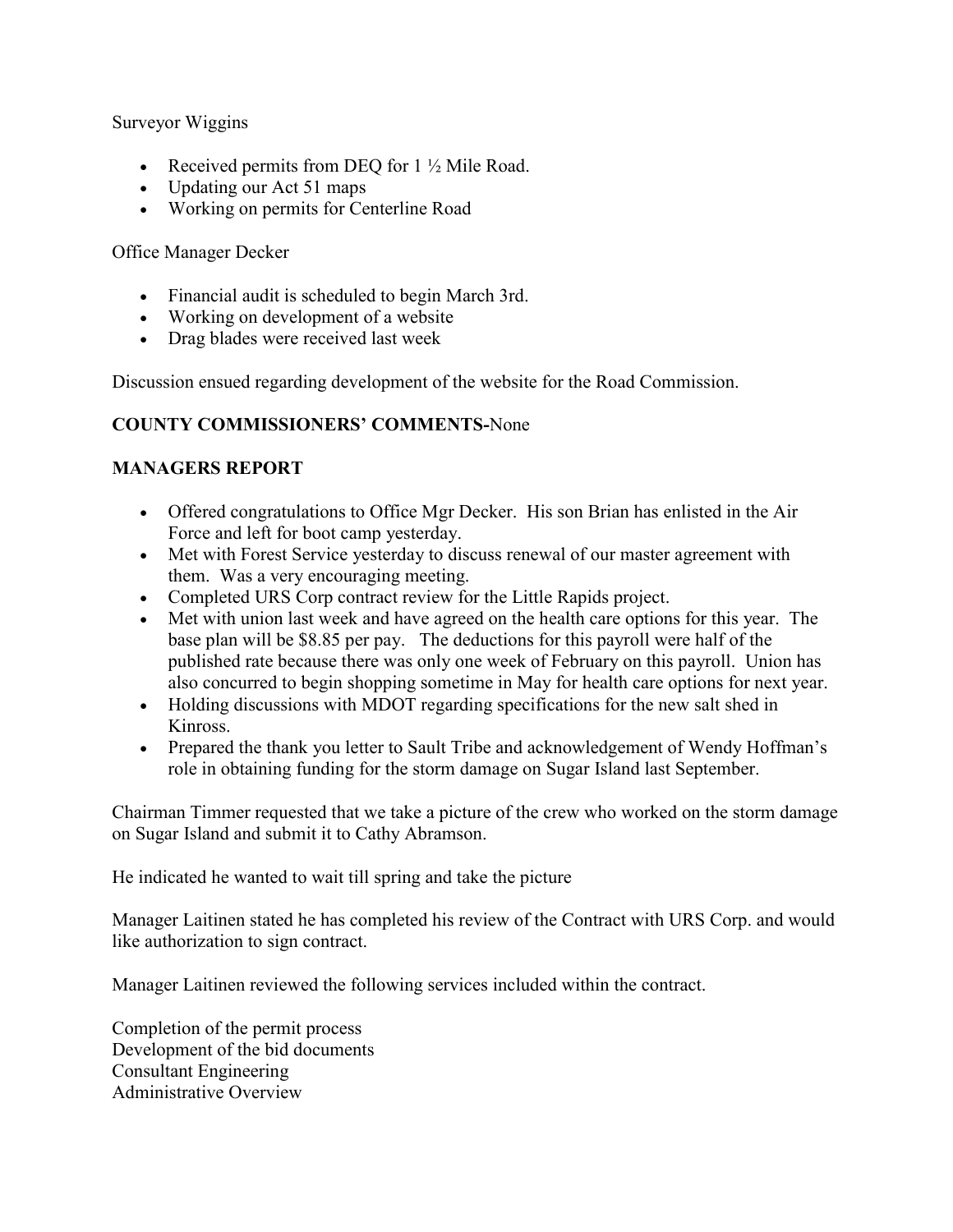Commissioner Ormsbee asked how we are tracking our administrative cost associated with this project.

Office Manager Decker indicated an account number will be assigned to this project and any time we are working on the project the time will be charged to it.

**MOTION** by Commissioner Ormsbee **SECONDED** by Commissioner LaJoie to authorize Manager Laitinen to sign the contract with URS Corp for the Little Rapids project.

## **MOTION CARRIED**

## **UNFINISHED BUSINESS**

• Mayer property

Manager Laitinen stated there has been some interest again in the old Mayer house across the road and with the possibility of having it moved.

Manager Laitinen indicated he would like to advertize the house to the general public for bid with a time frame for removal of November or December.

Chairman Timmer asked that after the bids have been received they be brought forward to the Board.

#### **NEW BUSINESS**

Commissioner Ormsbee asked that Office Manager Decker prepare a debt report showing debt which has been paid off and the debt outstanding along with a repayment schedule. He indicated in the near future we will need to make a move on the purchasing of some new trucks.

## **ROAD COMMISSIONERS' COMMENTS**

Commissioner LaJoie stated crews continue to do a great job. It was great to see the old snow go out.

Commissioner Timmer reported on CRAM General Policy Meeting he attended last week. CRAM is striving to be the powerhouse rather than MDOT.

#### **PUBLIC COMMENTS**-None

Foreman Erickson thanked the Board for extending the pay raise to non-union personnel.

There being no further business to come before the Board Chairman Timmer adjourned the meeting at 9:24 a.m.